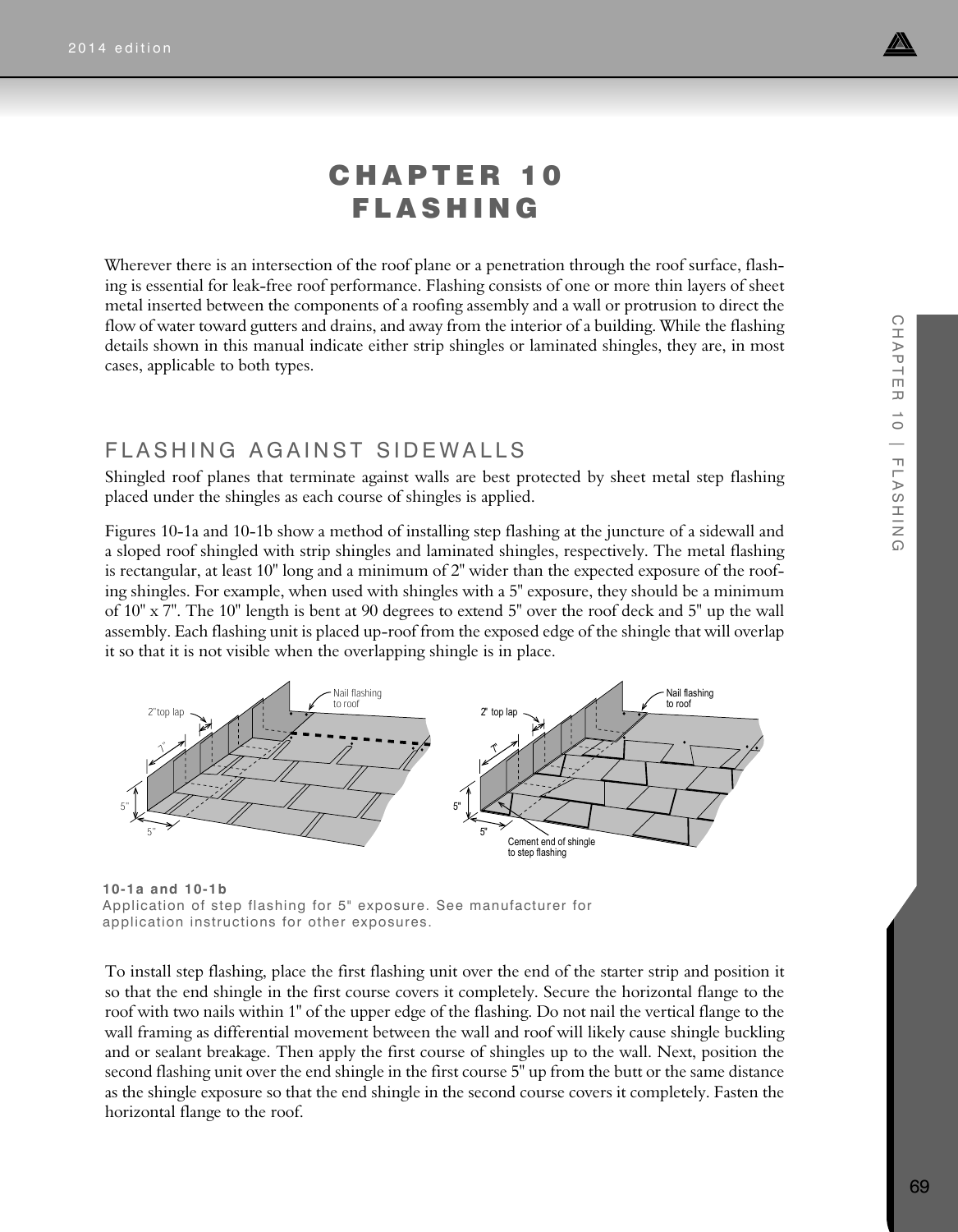The second course of shingles follows; the end is flashed as in preceding courses and so on to the top of the wall intersection. Because the metal strip is 7" wide, when the roof shingles are laid with a 5" exposure, each flashing unit will overlap the one on the course below by 2".

Bring wall siding down over the vertical sections of the step flashing to a minimum of 2" to serve as counter flashing. Keep wood siding far enough away from the roof shingles so that it may be painted.



**Figure 10-2** Application of step flashing against sidewall

# FLASHING AGAINST FRONT WALLS

Apply shingles up the roof until a course must be trimmed to fit at the base of the vertical wall. Plan ahead and adjust the exposure slightly in the previous two courses so that the last course is at least 8" wide. Apply a continuous piece of metal flashing over the last course of shingles by embedding it in asphalt roof cement and nailing it to the roof. The metal flashing strip should be bent to extend at least 5" up the vertical wall and at least 4" onto the last shingle course. Do not nail the strip to the wall. Apply an additional row of shingles in asphalt roof cement (conforming to ASTM D4586) over the metal flashing strip, trimmed to the width of the strip. (See Figure 10-3)



### *[Caution] Excessive use of asphalt roofing cement may cause blistering.*

Bring siding down a minimum of 2" over the vertical flashing to serve as counter flashing. Keep wood siding far enough away from the roof shingles so that it may be painted. Follow the siding manufacturer's recommendations for clearances. Do not nail siding into the vertical flashing.

If the vertical front wall meets a sidewall, as in dormer construction, cut flashing so that it extends at least 7" around the corner. Then continue up the sidewall with step flashing as described earlier.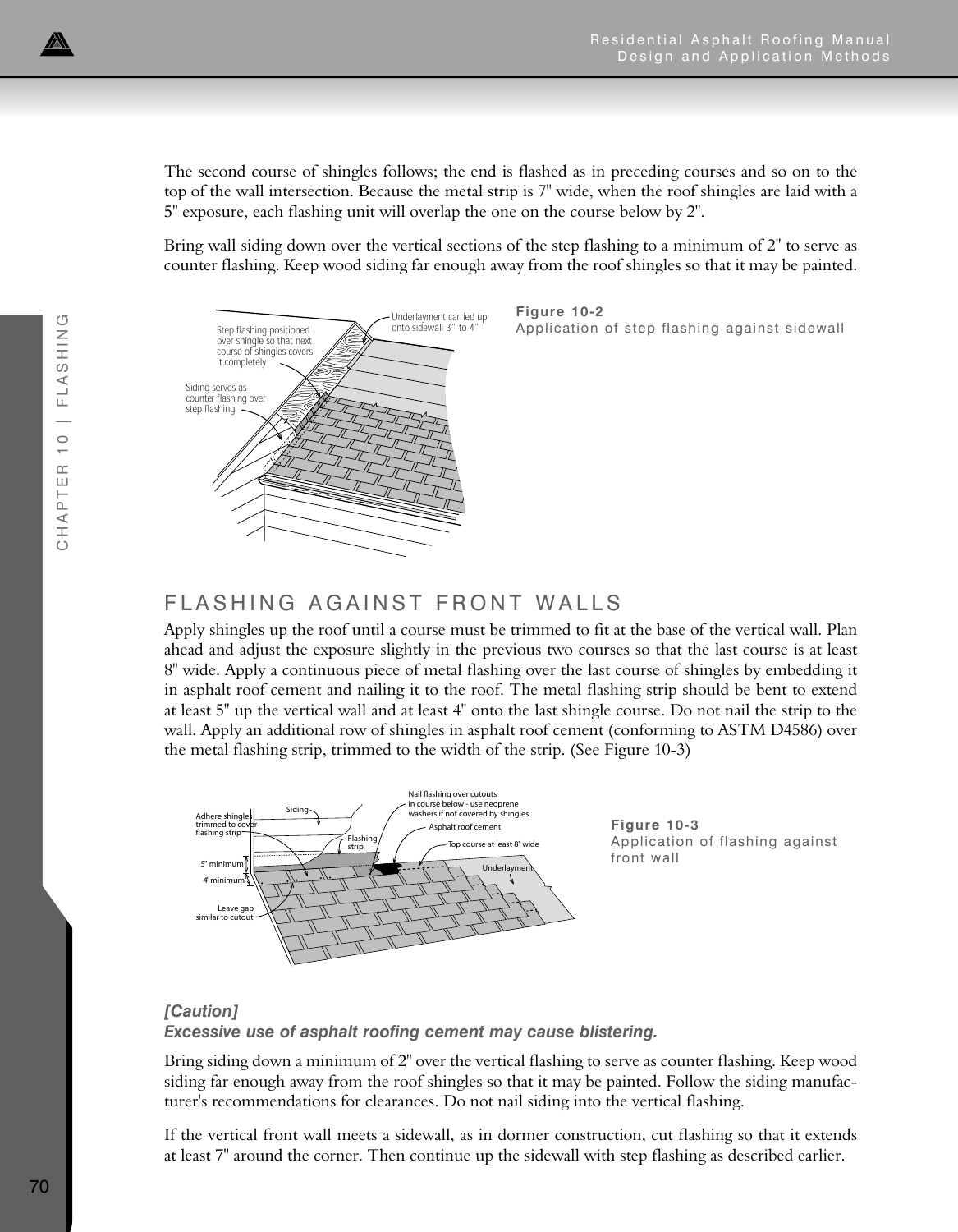

## SOIL STACKS AND VENT PIPES

Practically all dwellings have vent pipes or ventilators projecting through the roof that are circular in section and require special flashing methods.

Apply shingles up to the vent pipe as shown in Figure 10-4. Then cut a hole in a shingle to go over the pipe and set the shingle in asphalt roof cement conforming to ASTM D4586.



**Figure 10-4** Application of shingle over vent pipe

#### *[Caution] Excessive use of asphalt cement may cause blistering.*

A preformed flashing flange (also referred to as a "boot") that fits snugly over the pipe is then placed over the shingle and vent pipe. Place the flange over the pipe to lay flat on the roof as shown in Figures 10-5a and 10-5b. Inspections should be performed once a year to check for cracks in the flange. A variety of boot styles are available on the market, so refer to the flashing manufacturer's installation instructions.



**Figure 10-5a and 10-5b**  Application of flashing over vent pipe